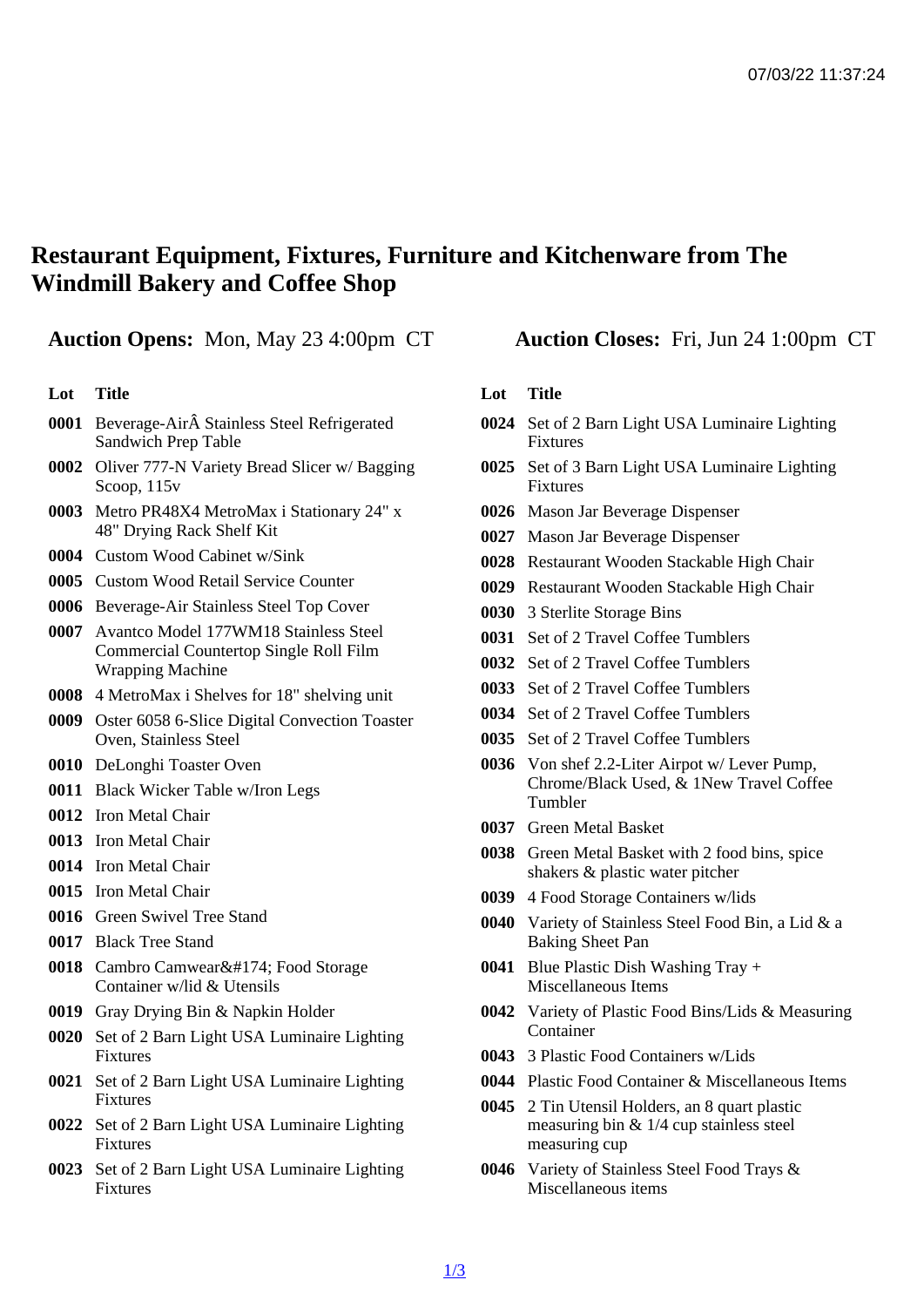$077007221107272$